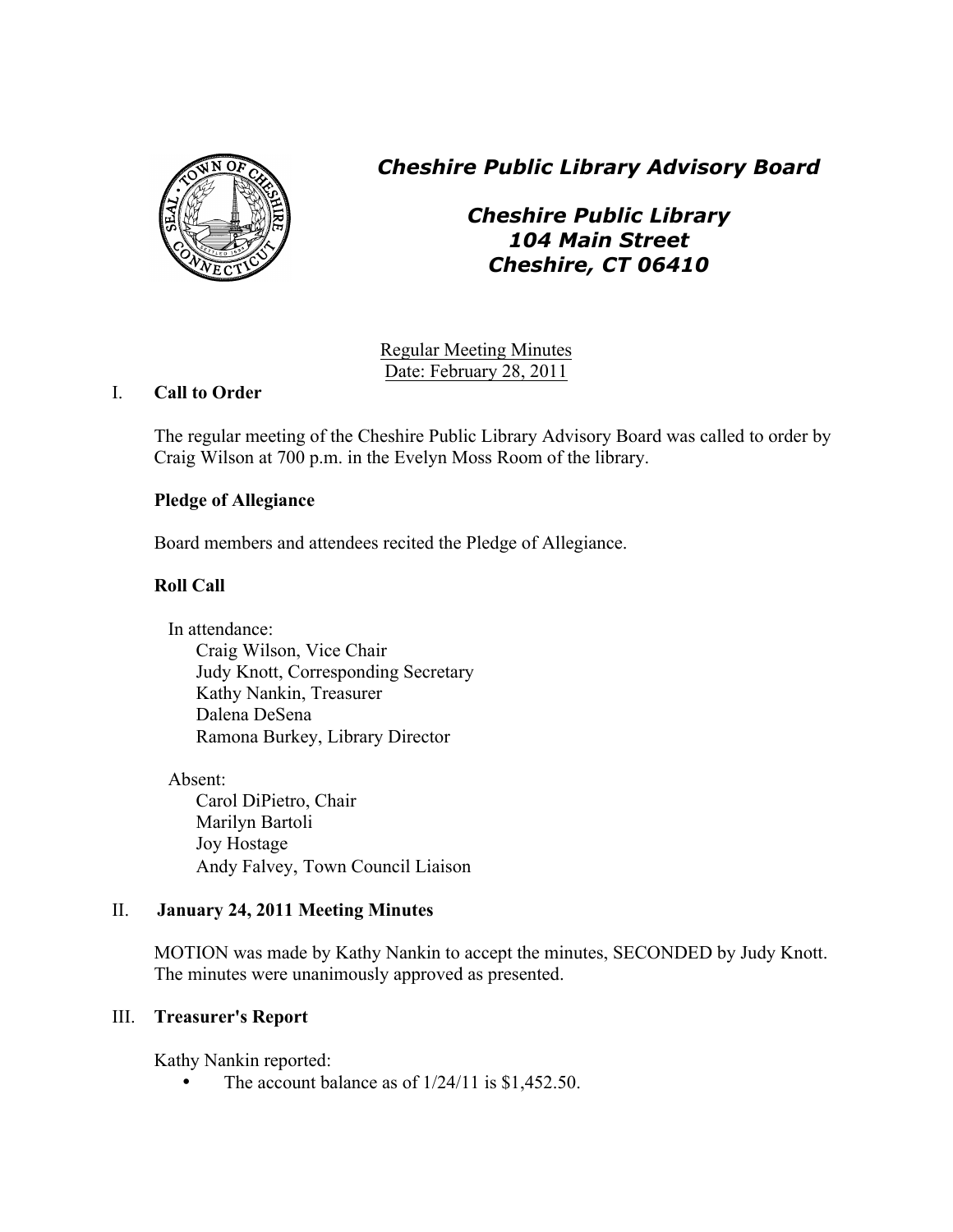#### IV. **Reports of Committees**

1. School-Library Partnership

Judy Knott relayed the following report from Sue Hartley:

- February 2011: Kim Larkin's Valentine Craft program (2/5) had over 60 children and 40 adults attend;  $3^{rd}$  grade Cub Scout den toured on  $2/7$ ; Bully Proof workshop with Jamie Arute (Premier Martial Arts) had 25 participants; Dodd FEA (Future Educators of America) story time, craft and refreshments with 20 children (2/10).
- During February school vacation week: Megan held a *Swing and Sway* story time for ages 3+ on 2/21 (program was featured in the *Cheshire Herald*); 50 patrons enjoyed the Sleeping Bag Cinema presentation of *The Lion King* (2/22); Eric Nelson presented two Energy Science workshops for 34 children total (2/23); Spring Valley Puppet Theater presented *Three Wishes* and *Wolf in Sheep's Clothing* for over 80 attendees; and Kim Larkin's *Learn to Draw-Castles, Wizards and Dragons* workshop (2/25).
- The regular story times, Mother Goose, Family Place, Pajama Story Time, and After School Story Times were all well attended, especially considering the many weather situations.
- March 2011: St. Patrick's Day Craft Program (3/12); Magician Ed Popielarcyk presents a magic show and balloon artistry on March 19<sup>th</sup>. Sue Hartley will visit Highland School on 3/1 for a Family Read Aloud Night.
- 2. Funding Resources (Mr. Wilson) No report.
- 3. Marketing Plan: (Mr. Wilson) Mrs. Burkey is developing a draft of ideas to include in the Marketing Plan. She will forward those ideas to Mr. Wilson for review.

#### V. **Communications**

Mrs. Burkey received a letter from Dick Miller of the Rotary Club, thanking the Library for their birthday celebration books in honor of Rotary Club members. The Rotary Club continues to support the Library with significant financial donations.

### VI. **Report of the Chair –** Mr. Wilson

No report.

### VII. **Report of the Library Director –** Ramona Burkey

See attached report.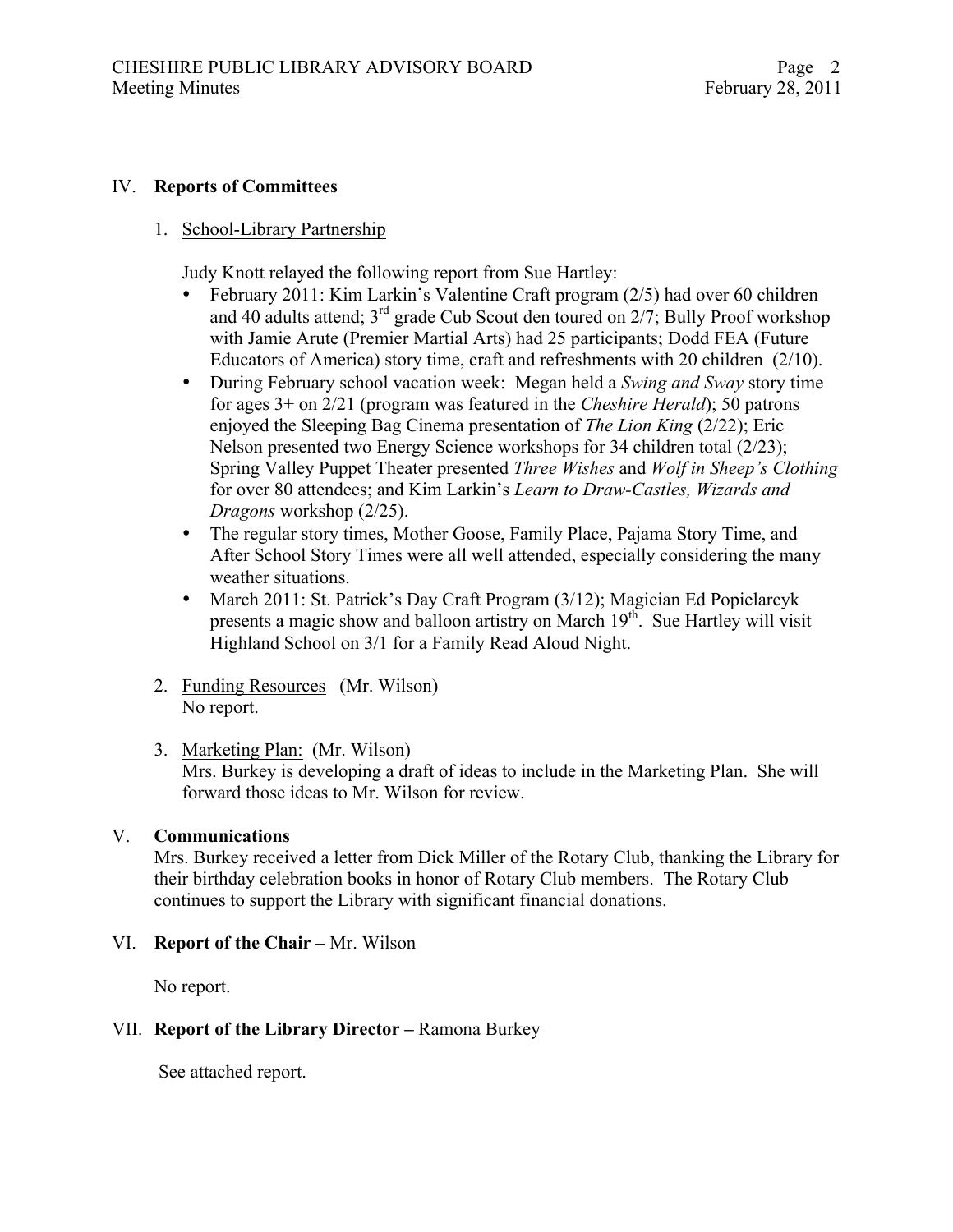**Technology:** Implementation of new website, developed by FrediB Design, is expected this spring. Funding for this project was provided using Connecticard funds.

**Programs and Services:** Despite poor weather conditions and closures due to ice and snow, January 2011 circulation was up by 1% over January 2010. Very active February vacation week of programs for school-aged children and their families. Upcoming events: March 14 at 7:00pm: Home Energy Basics workshop, where attendees can learn about and schedule a Home Energy Audit. March is an extremely busy month for programming, with many book talks and signings, films and concerts for adults, as well as the usual array of children's and teen programs. We are bringing back "Dog Tales," at which young readers read to certified therapy dogs. Bluegrass artist Phil Rosenthal will perform as part of our Sunday Showcase series on March 20. We will present "*Genealogy: Searching Historic Newspapers Online*" on March 29.

The library has registered for a table at the April 30 Home, Garden and Business Expo, which is presented each year by the Cheshire Chamber of Commerce; any library board members are welcome to join us at our booth.

**Personnel**: Library staff will recognize several coworkers with more than 20 years of service at a dinner at the Library on Friday, 3/11. The bargaining unit contract will be signed on Tuesday, March 1. The annual Connecticut Library Association conference will be held in Stamford on May 2 and 3. The library board has a budget that may allow one or more board members to attend; please contact Ramona Burkey by Friday, March 11 if you wish to register.

**Budget:** Governor Malloy's proposed budget includes the complete elimination of the Connecticar program, and a devastating 60% cut to the Connecticard budget. The Connecticar program provides the delivery system for interlibrary loans and also returns books which are dropped off at libraries statewide to the library which owns each book. Last year, Cheshire residents borrowed nearly 29,000 items from other Connecticut libraries, and out of town patrons borrowed nearly 82,000 items from Cheshire's library. The elimination of Connecticar would result in the Cheshire Public Library incurring mailing expenses to return books to other libraries and also place huge pressures on our book budget to purchase books that are no longer available through inter-library loan. The Connecticard funding provides library services to patrons who live out of town. Each library receives a reimbursement from the state for items loaned to non-Cheshire residents. Our Connecticard reimbursement would drop by more than \$15,000, effectively halting our ability to fund elements of the popular Summer Reading Program for children, or to purchase computer hardware and software. Connecticut libraries have regionalized and consolidated services to be cost effective for more than three decades. Elimination of these programs would place a heavy burden on local taxpayers during these tough economic times.

Mrs. Burkey does not have the date of the Library budget workshops with the Town Council yet, but will notify Board members as soon as it is scheduled.